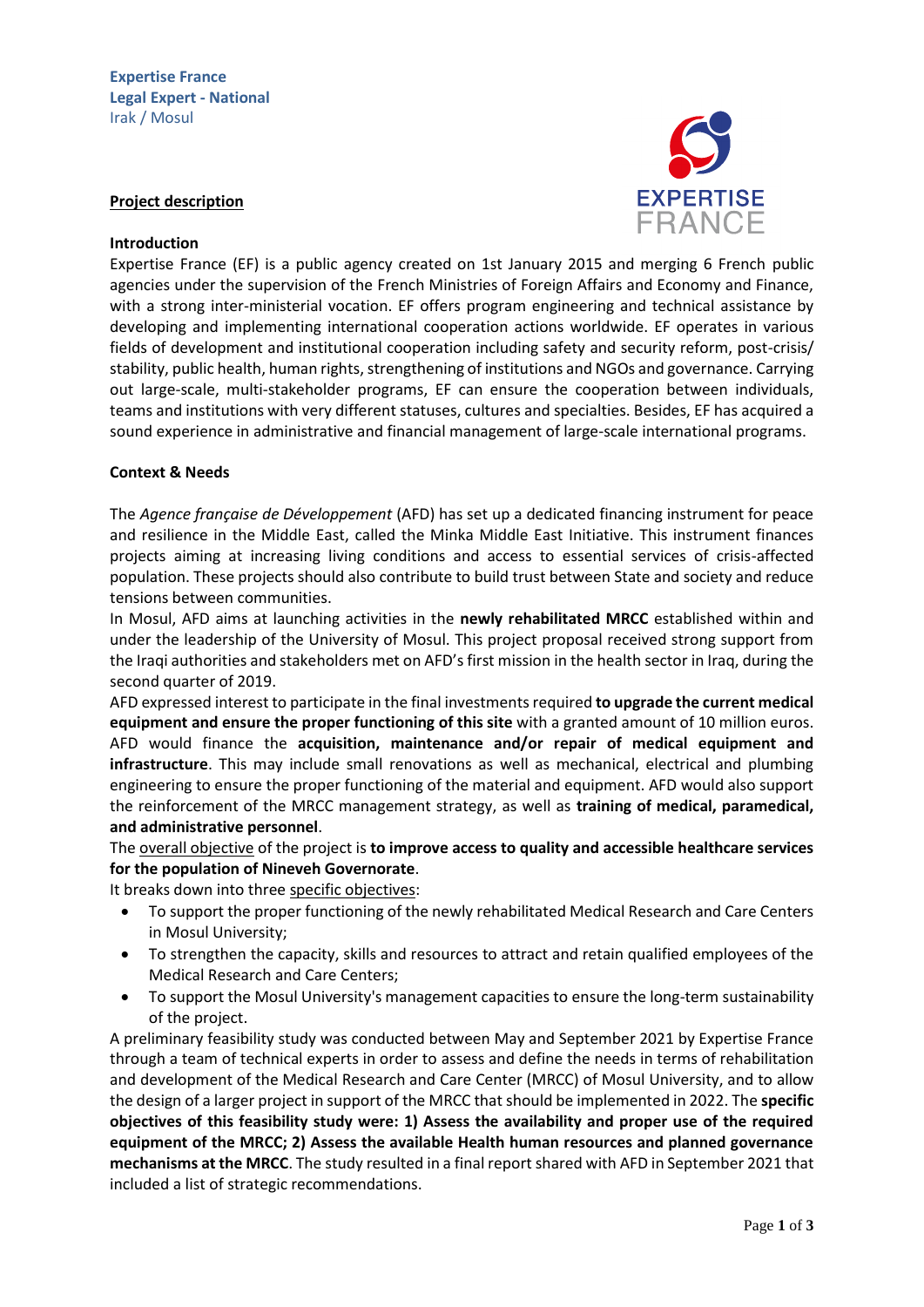In order to define a comprehensive action plan within the framework of the future 2022 MRCC project funded by AFD, some of the recommendations from the feasibility study shall be completed by additional expertise. This will allow to accurately address the essential prerequisites for this project and to facilitate the elaboration of a complete strategy.

In particular, a project implementation Manuel will be developed: the implementation modalities of the AFD financing will need to be clarified in terms of financial management, tender management, supervision of works, environmental and social due diligences, reporting and external 10 audits. A Project Implementation Manual (PIM) covering all related subjects will be prepared for approval of all parties.

# **Job description**

The Legal Expert will work in and for the MRCC of Mosul under the supervision of the Senior Coordinator hired for the project and based in Erbil and under the general guidance of the Expertise France Project Manager in Paris. The expert will be in charge of answering the recommendations related to the legislative aspect, especially the Finalization of the contract(s) with the Company to especially MEP mandatory ones. He/She will support the Experts Team made of: Infrastructure and biomedical engineers, Waste Management and Hospital Management specialists, for all the legal aspects related to the operationalization of the Center and the launching of the activities, and for the development of the Project Implementation Manual

The Legal Expert will work in coordination with the Legal Affairs Department of Expertise France and will strictly follow the security guidelines provided the Senior Coordinator.

# **Tasks of the consultant:**

In particular, the National Legal Expert will:

In regards to the operationalization of the MRCC:

- Ensure that all necessary work have been performed for the contract(s) finalization with Tek-Imas Company, as planned and that the work reception is completed.
- Investigate and analyse all laws and regulations, legislative processes, and commitments for the operationalization of the MRCC, especially the laws involving the University of Mosul, the Ministry and the Directorate of Health

In regards to the running of the Hospital:

- Support the Hospital Management Expert for the development of the Project implementation Manuel , especially about the legal practices needed for the running of the Hospital

### **Qualifications and skills of the consultant**

With a minimum of 10 years of experience, the National Legal Expert will have:

Academic qualifications:

Advanced University degree in contractual law, a specialization in medical management will be an asset

Technical competencies and experience:

- Experience in investigation and analysis of contracts and other legal documentation.
- Preparation of infrastructure project reports in terms of legal requirements.
- Experience in providing legal inputs on preparation of viability documents
- Experience in construction, operation and maintenance and facilities management issues.
- Negotiation of power purchase agreements and related procurement documentation
- Good command of office tools, including Excel and Word;
- Good level of English

Other information

Mission area: Erbil and Mosul